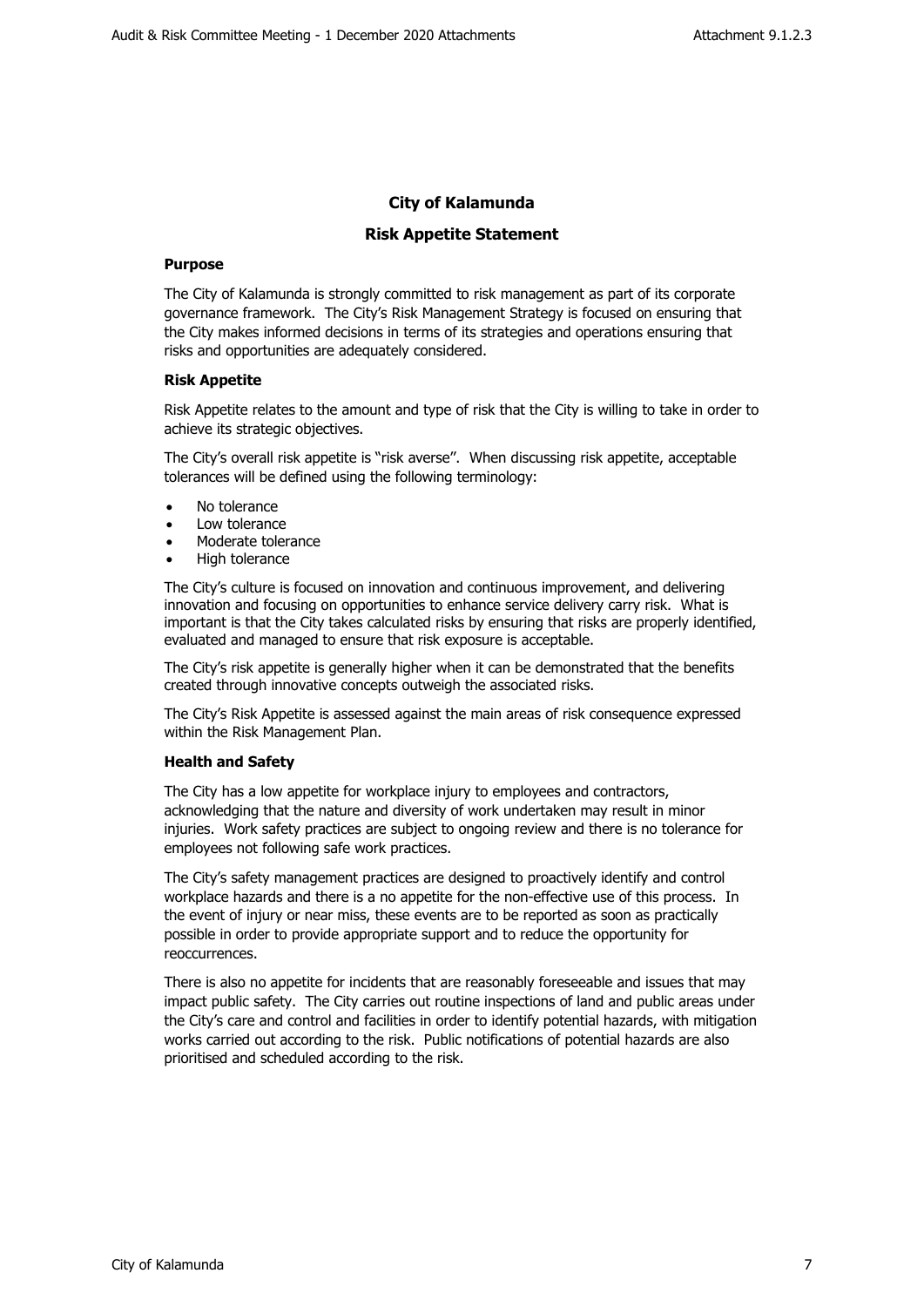#### **Financial**

The City has no appetite for any actions that are known, or upon reasonable investigation, ought to be known, to unacceptably threaten the long term financial sustainability of the City. So as to achieve financial sustainability, the City may undertake investigation into alternate revenue streams hence there is a moderate appetite for activities that are likely to provide economic and revenue growth opportunities.

The City's Investment Policy outlines the risk appetite which is aligned with Local Government Legislative requirements. Focus is on maintaining liquidity, for which there is a low appetite to risk.

Materiality will be a guiding principle in assessing financial risk appetite.

#### **Reputational**

The City has no appetite for theft, fraud or misconduct by employees, Elected Members or external parties for which the City is vicariously liable.

The City has a low appetite for actions or activities that have a sustained adverse impact on the City's reputation, where those risks are avoidable through the application of good governance and practices.

The City regards customer service as vitally important and the appetite for inaccurate and untimely advice is low.

#### **Operational**

The City has no appetite for emergency service disruptions exceeding one business day relating to public health and safety. There is a low appetite for ongoing disruption to other core services that provide direct customer contact that exceed one business day.

In order to support service delivery across the business there is a low appetite for Information Technology and key corporate systems disruptions and the City's IT Assets must be secure, routinely backed up and maintained.

#### **Environmental**

The City operates within a diverse and complex natural environment. Maintaining its natural environment and focusing on long term sustainability is key focus for the City.

As such the City has no appetite for unauthorised activities that are known, or ought to be known to result in degradation of the natural environment.

The natural environment within Kalamunda presents a significant bushfire risk to the City. The City has a low appetite for inadequacies relating to natural hazard risk mitigation under its direct control and a medium appetite where risk is impacted by third parties and accordingly will seek to ensure proactive mitigation in all such risks in coordination with relevant state government agencies.

The City has a low appetite for ineffective contaminated site management.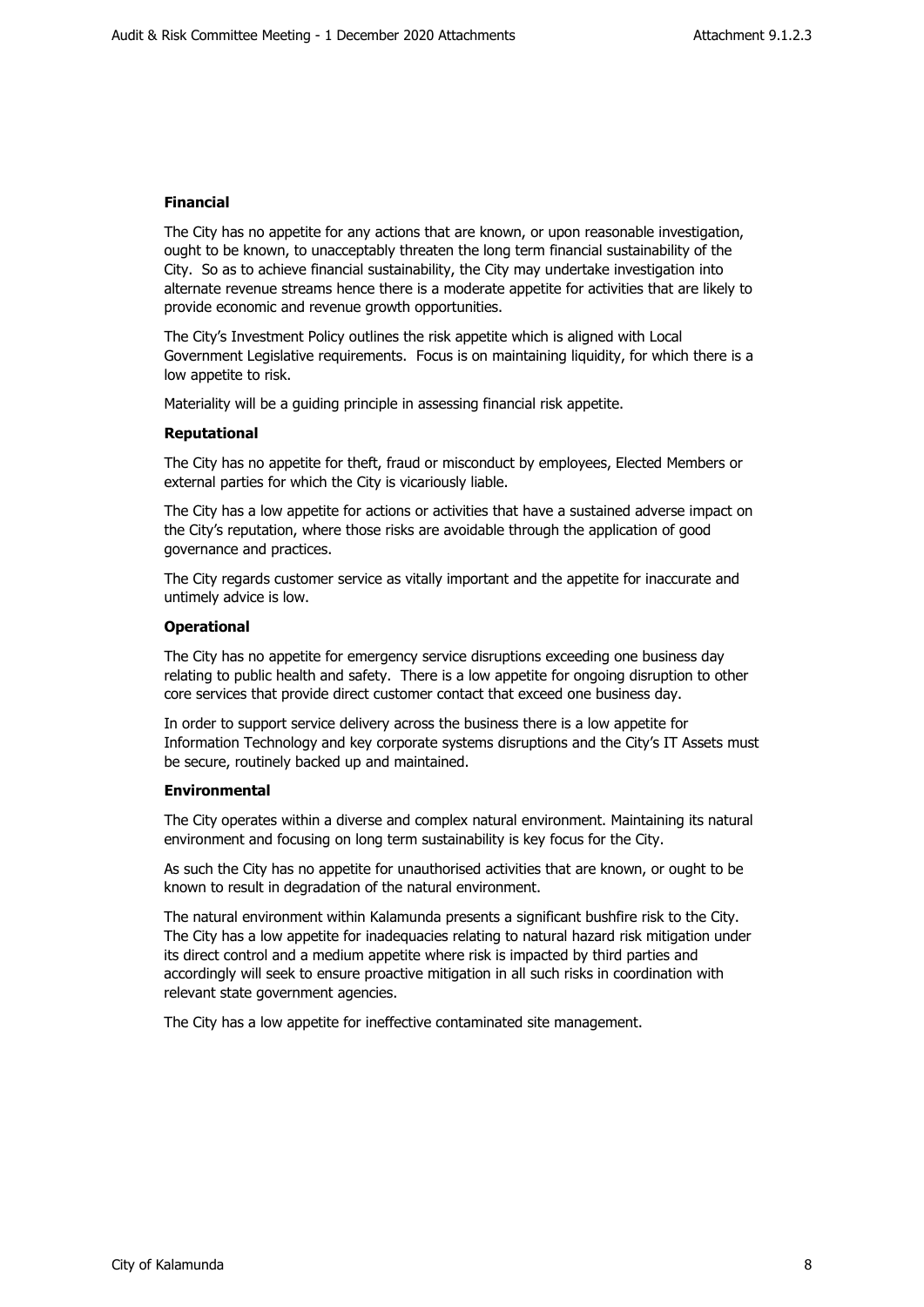## **Compliance**

The City is subject to a number of statutory and regulatory obligations and there is no appetite for deliberate unlawful actions by Employees or Elected Members.

The City is reliant on a combination of policies, procedures and processes to maintain compliance. There is a low appetite for minor and unintentional breaches, or activities that may result in non-compliance by the City Employees or Elected Members.

The City has a low appetite for project cost or time variances exceeding 10%.

## **Project Delivery**

The City has a low appetite for variations for significant or high risk projects that exceed 10% of cost or time and has a medium appetite to variations for other projects.